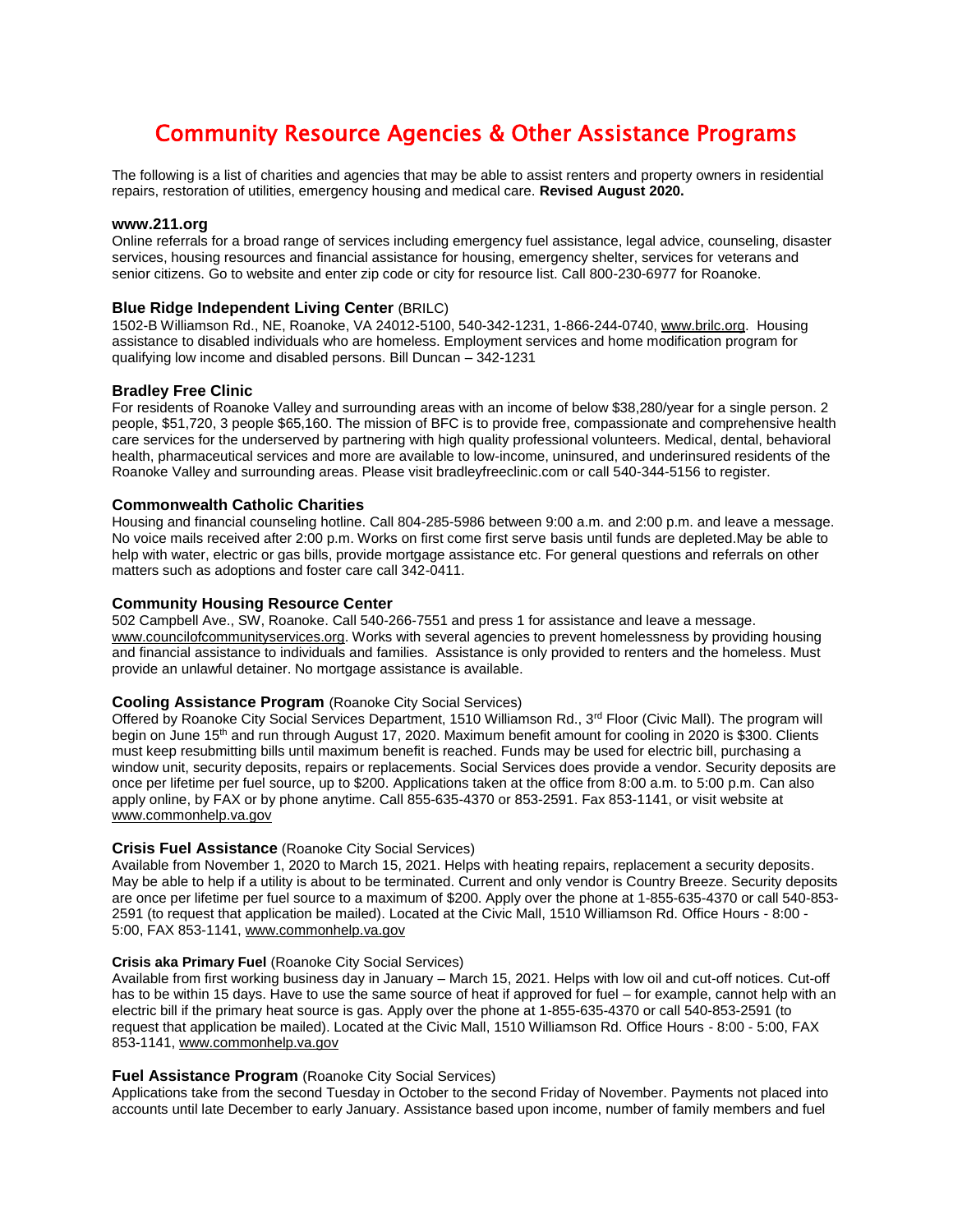source. Clients do not have to keep re-submitting bills. (A block of money goes to Roanoke Gas and AEP for this purpose). Call: 853-2591. Air conditioners may also be available.

## **Helping Hands**

A volunteer-run service that may provide assistance for rent, utilities or a security deposit. It requires that the applicant already be working with another charity.To be considered for assistance contact Roanoke Intake Center at 339 Salem Ave. or call 853-1163 and someone will contact you. May also provide \$30 Kroger card for food and/or \$10 card for gas. Must apply for this benefit by calling 366-2490. Affiliated with Trinity Lutheran Church.

# **Homeless Assistance Team (HAT Team) & Central Intake**

Central Intake - Open 8 a.m. - 5 p. m. M-F. Call 853-1163.

HAT Team open M-F 8 a.m. - 12 noon. Call 853-1715.

Administered by Human Services Department. 339 Salem Ave., SW. E-mai[l homeless@roanokeva.gov.](mailto:homeless@roanokeva.gov) Works with various agencies to find housing for the homeless. May be able to help with utility bills. Also works with various churches.

Keystone Community Center (formerly Baptist Community Center) 101 17<sup>th</sup> St., SE, 342-8452, Pat Carter, Director[, mspatatbcc@gmail.com.](mailto:mspatatbcc@gmail.com) Refers SE Roanoke families to Rebuilding Together for assistance with repair of windows, doors, roofs, gutters, alleviating wiring problems, etc. Also offers emergency food bags for counseling agencies who have clients in need of food. Agency must call 382-8452 to make an appointment with client and counselor. Does not provide financial assistance.

## **Lead Safe Roanoke**

A HUD-funded grant program designed to reduce lead poisoning in children age 5 and under by stabilizing leadbased paint hazards found in rental and single-family homes built in City of Roanoke prior to 1978. Home improvements to reduce lead-based paint hazards may include items such as new windows and paint. Healthy Homes issues such as fire/safety, mold/moisture, falling/tripping, and electrical hazards may also be addressed. Applicants must have at least one child age 5 or under living in the home or visiting on a regular basis to qualify. For more information or to apply, please visit [www.roanokeva.gov/leadsafe,](http://www.roanokeva.gov/leadsafe) emai[l LSRinfo@roanokeva.gov,](mailto:LSRinfo@roanokeva.gov) or call (540) 853-5682.

## **Legal Aid Society of Roanoke Valley**

132 Campbell Ave., Suite 200, 540-344-2088, 344-2089, 344-2087, FAX 342-3064, lasrv.org. Provides legal services for persons who cannot afford private attorneys. Must meet income qualifications.

## **Local Office on Aging** (LOA) – formerly League of Older Americans

For people over the age of 60 maintains a list subsidized senior housing and will provide a case manager if needed. Provides transportation for senior citizens and manages the "Meals on Wheels" program for seniors 60 and older. For people of any age administers the "Dollar Energy Program" which assists applicants who have received a shut-off notice from Appalachian Electric Power (AEP). Does not assist with gas or water bills. Call 345-0451 for more information or check website at www.loaa.org

## **New Horizons Healthcare**

Not-for-profit community based family health care. Affordable, comprehensive health care for all, including the uninsured and undeserved. Includes pediatrics, family medicine, on-site pharmacy with medication assistance program, behavioral health services, dental and a sliding fee discount program for those who are eligible, based on income. Phone 540-362-0360.

## **Presbyterian Community Center**

Only serves NE, SE, eastern Roanoke County and Vinton. Provides emergency financial aid to people behind in their rent or utilities. Also has a food pantry. Gives out food on Tuesdays and Thursdays. Due to Coronavirus working by appointment only. Located at 1228 Jamison (at 13<sup>th</sup> St.). Call 982-2911 ext. 106 for further information. For financial aid, leave a message at ext. 102. Must have copy of lease, proof of income, photo ID, Social Security Card, and any cutoff or termination notice(s). Can also help with non-narcotic prescription medication.

## **REACH**

Revitalizes abandoned homes as a way to transform neighborhoods in SE Roanoke. Brings in young people and adults from all over the U.S. who volunteer to repair the homes alongside local volunteers and volunteer supervisors. Call Brad Stephens at 540-384-0223 for more information or send e-mail t[o brad@reachin](mailto:brad@reach)roanokeva.org.

# **Real Estate Tax Abatement Program**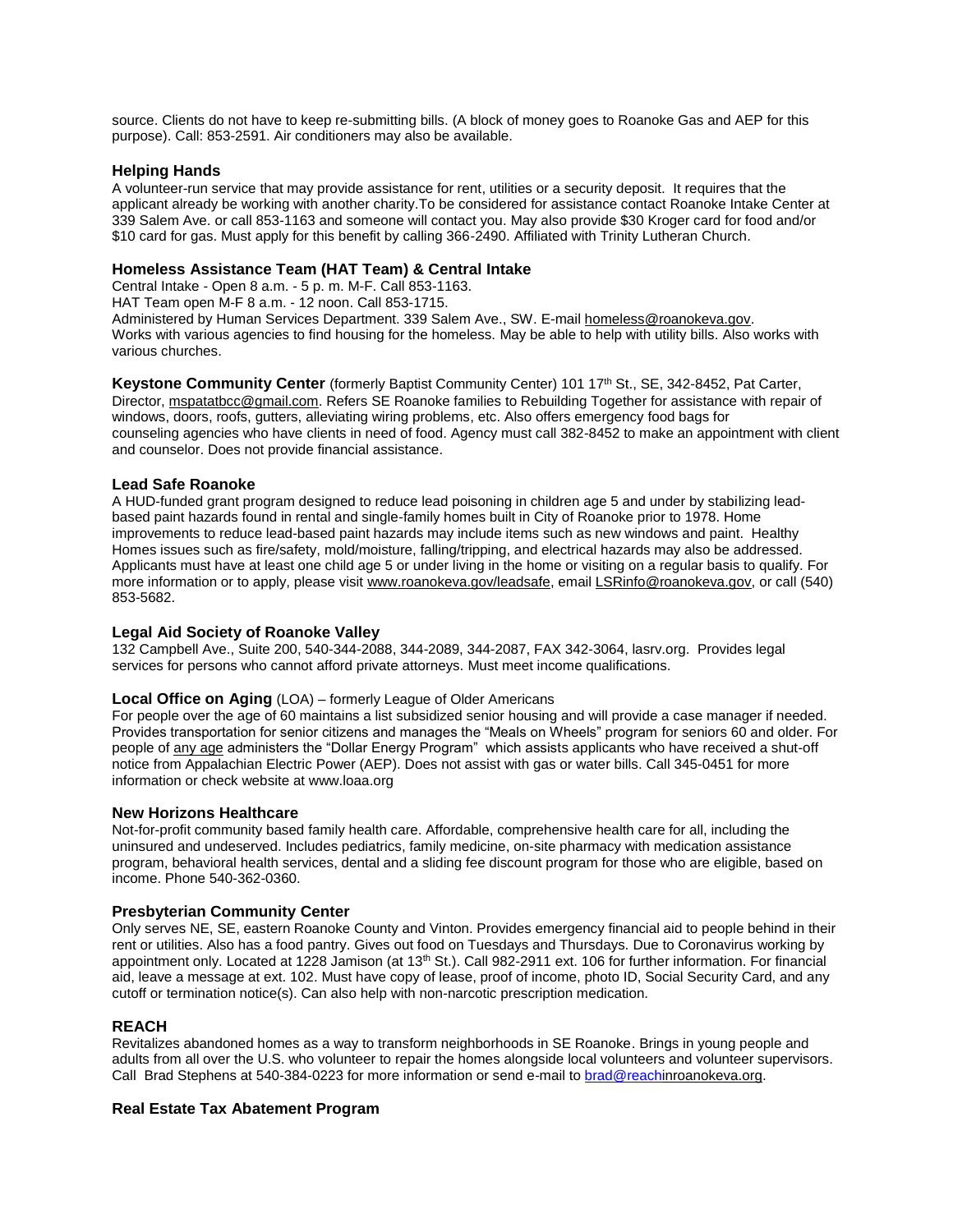Enter this URL into your browser for up to date information on City of Roanoke tax abatement programs. <http://www.roanokeva.gov/458/Tax-Relief-Incentive-Programs>

## **Red Cross**

Will assist in helping applicants find housing for emergency events such as fire or flooding. Call 540-985-3535. To request free smoke detectors call 540-987-6355. Office is located at 352 Church Ave., SW, Roanoke, VA 24016. For information on the Roanoke Area Ministries (RAM) House day shelter call 343-3753.

## **Renovation Alliance**

Provides free, critical home repair and modification services to low income homeowners. Does roof repairs and replacements, window and door replacements, handicap accessible ramps and showers, porch repairs, plumbing repairs, heating system repairs, and general home repairs. To be eligible applicant must own and occupy the house, have lived in the house for more than 2 years, have an annual household income at or below 80% Area Median Income, and demonstrate the need for home repair services. Priority is given to homeowners over the age of 60, veterans and/or surviving spouses, those living with a disability, and families with small children. Call 540-400-0959 to request an application or go to their website at [www.renovateall.org/apply.](http://www.renovateall.org/apply)

## **Rescue Mission**

Provides emergency shelter and meals for those who would be homeless otherwise. *Not a day shelter*. Residents must be out by 9:00 a.m. and can return at 1:30 or 4:00 depending upon their situation. Women and children's center (or single father) - 777-7661 Men's shelter and referrals for housing – 777-7690

**Roanoke Area Ministries** (RAM House) **–** Can help with a portion of electricity, gas, water bill, mortgages and rent. To process application will need any utility, eviction or deposit notices, photo ID for all members of household, Social Security cards, proof of income and car insurance, and a copy of your lease. It usually takes 3-5 business days to process an application assuming all paperwork is in order. 824 Campbell Ave., SW, Roanoke, VA 24016. Call the Financial Aid department at 981-1732 to apply. Open from 9:00 – 3:00 p.m. Monday through Thursday to provide and receive applications only. Closed on Friday. For general questions call 981-1732.

## **Salvation Army**

Will help with utility bills for Roanoke Gas or AEP only if funds are available. Does not assist in renovations. Call for an appointment anytime between 9 a.m. and 4 p.m., Closed for lunch 12 noon – 1 p.m. Monday through Thursday, Open Friday from 9 a.m. - 11:30 a.m. You will need to provide any termination notice(s), lease, current bill(s), proof of income for 30 days, picture I.D. and Social Services food stamp letter (if receiving food stamps). The Salvation Army also gives referrals to other services and to local food pantries. Call Deana Garrett with the Family Services Department at 343-5335. Located at 724 Dale Ave., SE, Roanoke.

# **SERCAP**

Improves the quality of life for low-income individuals by promoting affordable water and wastewater facilities, community development, environmental health and economic self sufficiency. 347 Campbell Ave., SW, Roanoke, VA, 24016, Phone: 540-345-1184 or e-mail [info@sercap.org](mailto:info@sercap.org)

## **St. Francis Food Pantry**

836 Campbell Ave., SW, Open 9:00 a.m. – 12:00 noon M-F. The pantry is closed the first Tuesday of every month and major holidays. Closed Friday before Easter. Must be a resident of Virginia to receive food. Can only give food once every 30 days (for USDA food). Occasionally has donated food available. For information call 540-268-0098.

# **St. John's Episcopal Church**

Emergency Outreach Office. Can assist with electricity, water, gas and rent only. Clients must be referred by RAM or Central intake, and should be able to present an eviction or termination notice and a photo ID. St. John's is unable to help with heating oil, telephones, deposits or transportation needs. Assistance is only available once during a 12 month period. Cannot assist with deposits of any type. Call 343-9341, ext. 4023 to hear this information (It is not possible to leave a message at this number). Located at 1 Mountain Ave., SW, off of Jefferson St.

## **St. John Lutheran Church**

Does not provide direct assistance. Screens applicants and provides assistance through Roanoke Area Ministries (RAM House). Call 774-0712 or 981-1732 for assistance. Emergency non-perishable food pantry temporarily closed due to Covid 19. Apply for food first at RAM House – 981-1732. For additional information on church activities call 774-0712.